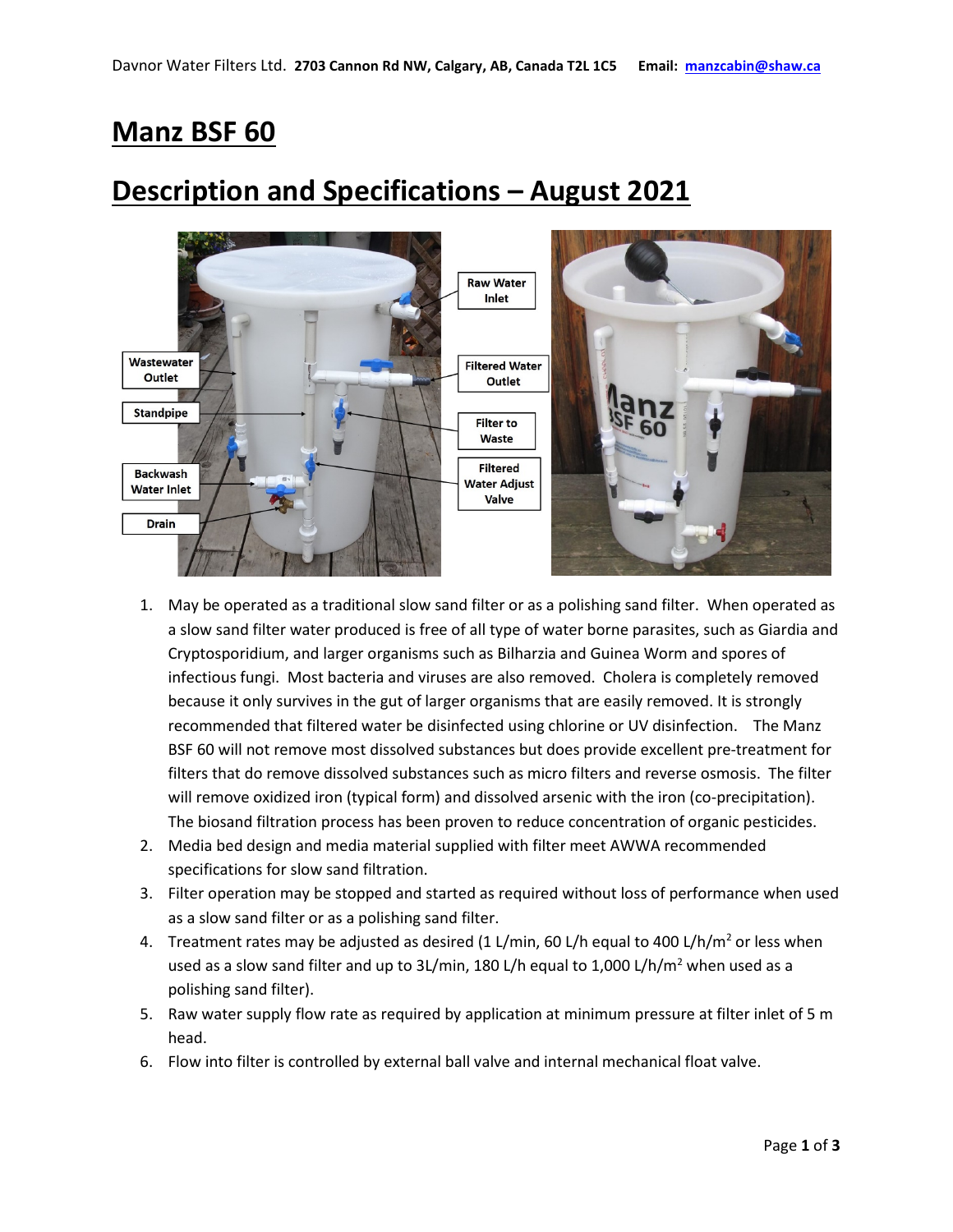- 7. Flow into filter may be monitored using variable area flow meters (standard) or other flow rate monitoring instrumentation as required.
- 8. Operation (raw water inflow and filtered water outflow), backwash, wastewater evacuation may be manual or automatic. Manual operation is standard.
- 9. Filter is backwashable using filtered water (unchlorinated when used as a slow sand filter). Backwash flow rate of 0.636 L/s (10 US gal/min) is recommended though 0.318 L/s (5 US gal/min) may be satisfactory with a pressure head up to 6 m though the backwash water supply system at the filter wall. Volume per backwash is approximately 32 L. Frequency of backwash depends on suspended sediment load of water being treated. Wastewater is evacuated from filter by siphon action. Wastewater evacuation system also performs as emergency overflow during normal filter operation. Periodic mechanical agitation of the media surface coupled with manual removal of wastewater may be required if backwash is not providing adequate cleaning of media.
- 10. Filter-to-waste on filter outlet is provided to facilitate commissioning process, as per requirements of regulatory agency or client's specific needs.
- 11. Filters may be temporarily decommissioned and re-commissioned as required.
- 12. Tanks are constructed using food grade polyethylene. All other components are NSF 61 certified.
- 13. Filter media and underdrain media supplied with filter meet AWWA B-100 standards for slow sand filtration and are NSF 61 certified.
- 14. Filter media depth may vary from 15 cm to 80 cm as required. (Note that 35 cm depth of filter media meets the minimum requirements recommended by the AWWA for slow sand filters.
- 15. Maximum weight of media (35 cm of filter media and underdrain) and water in filter is approximately 250 kg.
- 16. Sampling port (also filter to waste outlet) is located on the filtered water outlet.
- 17. Filters are assembled by purchaser as per manuals provided at time of purchase.
- 18. Detailed manual for filter commissioning, operation and maintenance are provided with filter.